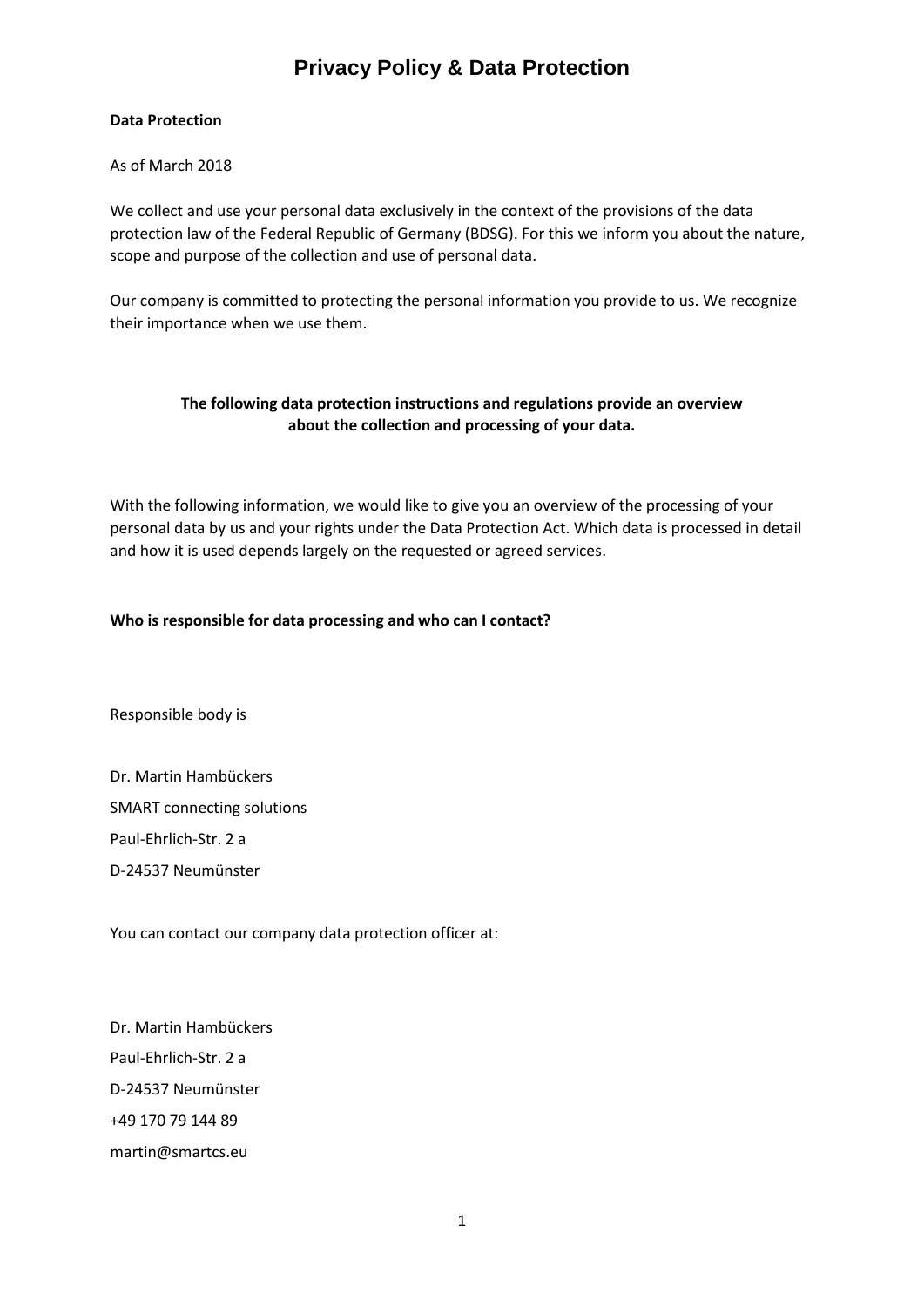### **1. Processing of your personal data**

As part of the registration on our customer portal, we collect your personal data (e-mail address name, address, sector, telephone number, date of birth, bank account, if necessary) to set up a customer account for you, in which you have information about your completed, open or View recent orders and manage your address and account information. In case of applications we will save your curriculum vitae.

We use the personal information you provide primarily to answer your requests, to process your orders and orders, or to provide you with access to specific information or offers. If necessary, the business transaction data is transmitted to service companies. For example, the service providers (transporters, logistics companies) used for order processing receive the necessary data for order and order processing. The service providers used may only use the data for the fulfillment of their order. To be able to communicate with you (eg to confirm the order), we need your e-mail address; We also use these for your identification in the field of customer login. Your IP address, which will be transmitted to us during your purchase, will be stored for a limited period to protect us from misuse.

In order to maintain customer relationships, we or a service provider contracted by us may need to use this personal information to inform you about service offerings that are useful to your business or to conduct online surveys to better serve our customers' needs and requirements to meet.

At the request of the competent authorities, we may, on a case-by-case basis, provide information about your personal data as required for law enforcement purposes, security, public law enforcement or intellectual property rights enforcement purposes.

We also use your information to inform you about certain products, services or marketing promotions that may be of interest to you. You have the opportunity to object to the use of your data for advertising purposes at any time. Please contact us by e-mail to martin@smartcs.eu or by post to Dr. Martin Hambückers (SMART connecting solutions), Paul-Ehrlich-Str. 2 A, D-24537 Neumünster. We will neither sell nor otherwise market your personal data to third parties (outside of our group of companies).

## **2. Product recommendations by e-mail (newsletter)**

As our customer, you will also receive regular product recommendations by e-mail from us. We would like to share with you information about our products that may be of interest to you based on your recent purchases. You will receive these product recommendations regardless of whether you have subscribed to a newsletter from us. When shipping the product recommendations, we comply with the legal requirements. If you no longer wish to receive product recommendations by e-mail, you may opt out at any time without incurring any costs other than the base rate transmission costs. For this, please contact the contact details listed under point 1. In addition, we have attached an unsubscribe link to each newsletter.

### **3. Secure data transfer**

Your personal data is securely transmitted by encryption. This applies to your order and also to the customer login. We use the coding system SSL (Secure Socket Layer). Although nobody can guarantee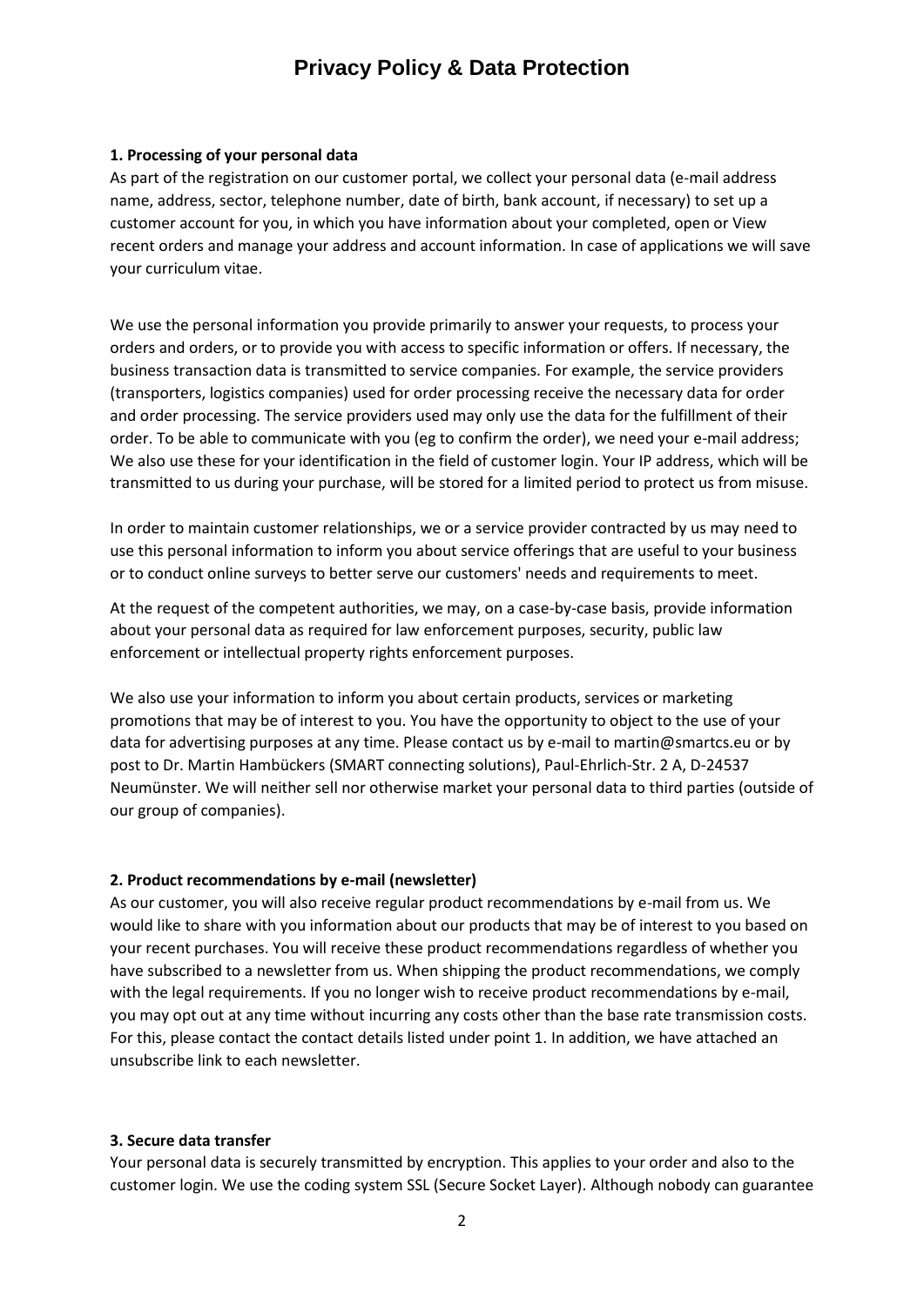absolute protection. However, we secure our website and other systems through technical and organizational measures against loss, destruction, access, modification or dissemination of your data by unauthorized persons.

The internet is not completely secure. We cannot guarantee the absolute security of your personal information transmitted via our website or by e-mail. Each transmission is at your own risk. Some of the information you provide to us may be sensitive personal information as defined by the Data Protection Act 1998. We advise users of this website to send such information via a secure system. The sensitive personal data will only be processed by us after your order has been placed.

## **4. Credit check**

Under certain circumstances you have the opportunity to pay conveniently by invoice or direct debit. If you decide to use one of these payment methods in the ordering process, we must protect you and us against misuse. Therefore, we carry out a credit check on these payment methods and transmit the personal data required for this purpose (first and last name, address data, date of birth) to SCHUFA AG, Kormoranweg 5, 65201 Wiesbaden, which carries out a corresponding assessment based on mathematical-statistical procedures. The calculation of the probability value also includes your address data. We use the information we receive about the statistical probability of default ("Probability Value") for a considered decision as to whether we can offer you payment by invoice or direct debit. If this is not possible, you can only pay in advance, credit card or PayPal. You can object to the transmission of your data to SCHUFA AG at any time. A text message (e.g. email, fax, letter) is sufficient. We point out, however, that in this case only the payment methods advance payment, credit card or PayPal are available.

## **5. Registration for our mailing list (newsletter)**

If you sign up for a newsletter in the so-called Double-OptIn procedure, then we use your data to inform you regularly about news and actions and to send you information about your area of interest via email. When you receive the newsletter, you will receive a link with which you can unsubscribe from the newsletter at any time.

The newsletter is sent by "SuperMailer", a newsletter shipping platform of the company Mirko Böer Software Developments, Malachitstraße 16, D-04319 Leipzig.

The newsletters contain a so-called "web-beacon", e.g. pixel-sized file that is retrieved from the SuperMailer server when the newsletter is opened. This call will initially collect technical information, such as information about the browser and your system, as well as your IP address and time of retrieval. This information is used to improve the technical performance of services based on their specifications or audience and their reading habits, based on their locations (which can be determined using the IP address) or access times. Statistical surveys also include determining if the newsletters will be opened, when they will be opened, and which links will be clicked. This information is collected anonymously; there is no assignment of click behavior to a specific newsletter recipient. The evaluations serve us much more to recognize the reading habits of our users and to adapt our content to them or to send different content according to the interests of our users.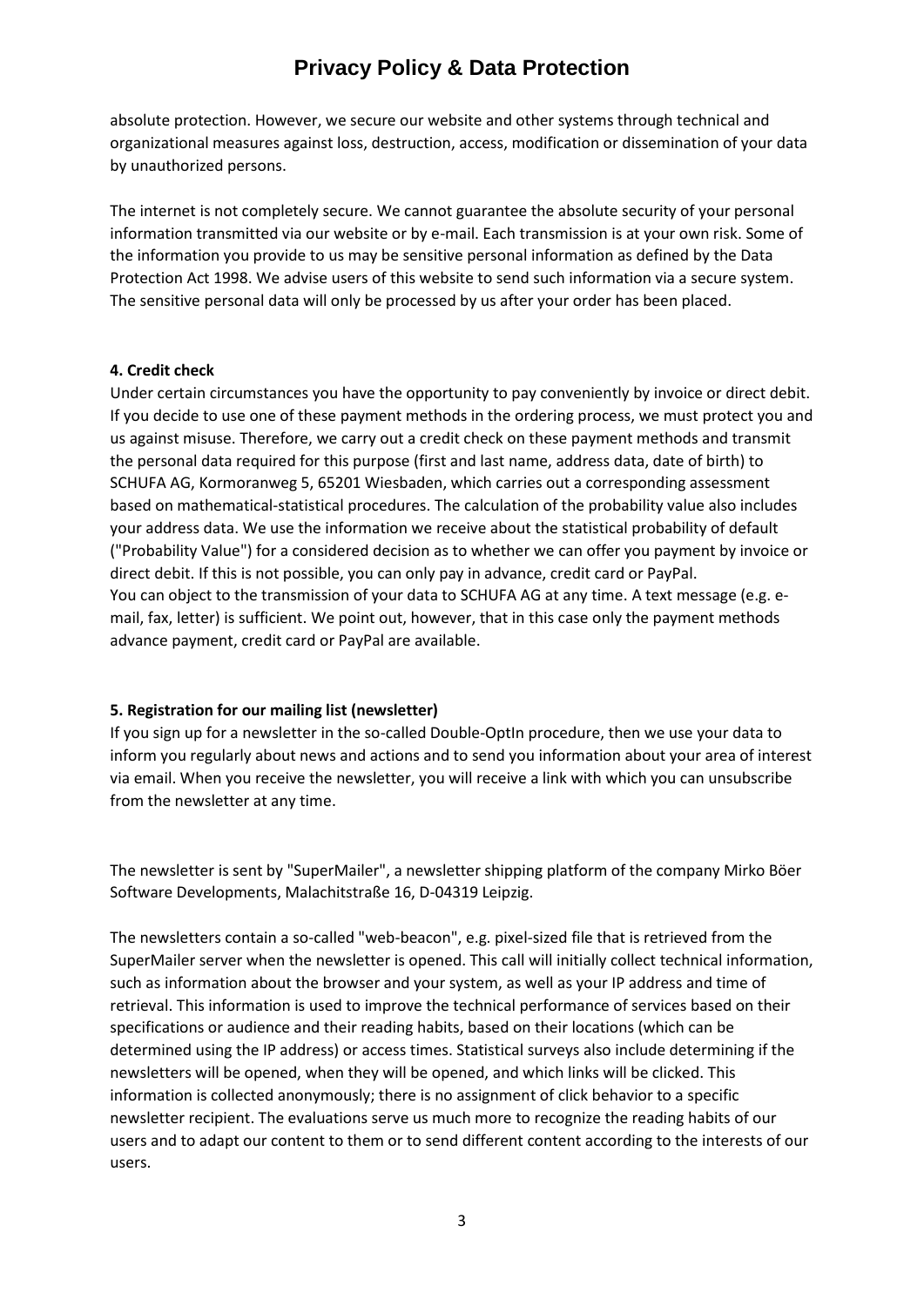You can cancel the receipt of our newsletter at any time, which means revoking your consent. You can do this in writing to the address listed in section 1, by e-mail or via a unsubscribe link, which is available in all our newsletter.

## **6. Data transmission and logging for system-internal and statistical purposes**

Your internet browser automatically transmits data to our web server when accessing our website for technical reasons. These include, but are not limited to, the date and time of access, the URL of the referring web site, the file retrieved, the amount of data sent, the browser type and version, the operating system, and your IP address. This data is stored separately from other data that you enter during the use of our offer. It is not possible for us to assign this data to a specific person. These data are evaluated only for statistical purposes or as part of law enforcement.

## **7. Cookies**

In order to expand the functionality of our website and to make the use more convenient for you, we use so-called cookies. With the help of these cookies, when you visit our website, data can be stored on your computer. You have the option to prevent the storage of cookies on your computer by appropriate settings in your browser. However, this could limit the scope of our offer.

## **8. Tracking tools and use of Google Analytics**

The website uses analytics tools to collect general information about visitor behavior. These include, for example, accessed pages, length of stay, referring pages and general information about your computer system such as operating system, screen resolution, browser used, etc. All data collected is stored anonymously and does not allow any assignment to your person. If you do not agree with this anonymized recording of your usage behavior, you can prevent it by

deactivating cookies in your browser.

This site uses the CrazyEgg.com tracking tool to record randomly selected individual visits (using anonymized IP address only). The result is a log of mouse movements and clicks with the intention of randomly sampling individual visits and deriving potential improvements to the site. The information is not personal and will not be disclosed. If you do not want a recording, you can disable it on all websites using these tools at the following links: http://www.crazyegg.com/opt-out Instructions (disabling CrazyEgg).

This website also uses Google Analytics, an internet analytics service provided by Google. Google Analytics uses so-called cookies (small text files), which are stored on your computer and allow an analysis of the use of the website by you.

The information generated by the cookies about your use of this website (including your IP address) will be transmitted to a Google server in the USA and stored there. Google will use this information for the purpose of evaluating your use of the website, compiling reports on website activity for the website operators and providing other services related to website activity and internet usage. Google may also transfer this information to third parties if required by law or if third parties process this data on behalf of Google. Google will never associate your IP address with other Google data. You may refuse the use of cookies by selecting the appropriate settings in your browser, however please note that if you do this you may not be able to use the full functionality of this website. By using this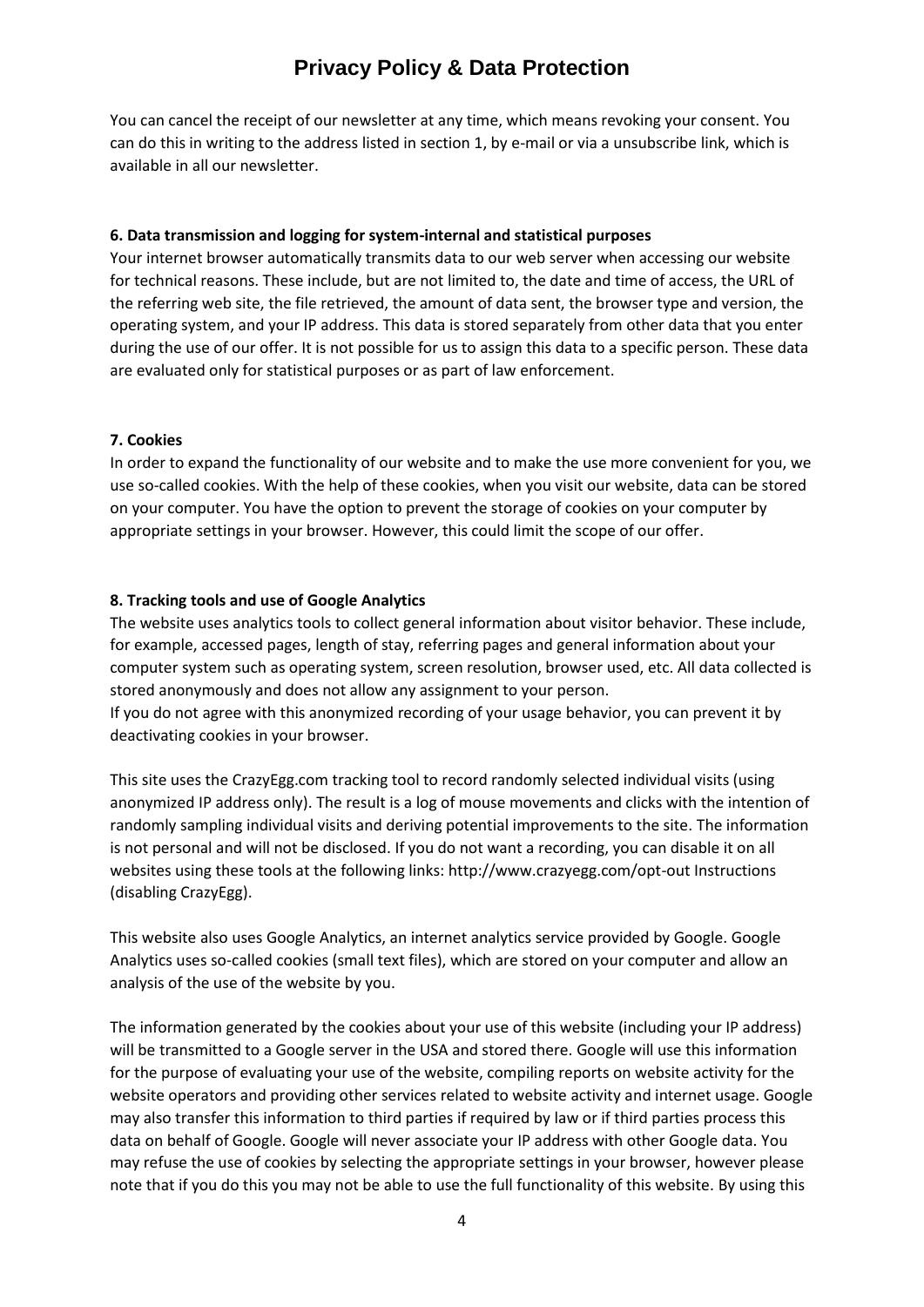website, you agree to the processing of data about you by Google in the manner described above and for the purpose stated above.

We inform you that this website uses Google Analytics exclusively using a deactivation add-on "\_anonymizeIp ()". Your IP address is not completely saved. The identification of the visitor of the website is excluded.

By installing the browser add-on for deactivating Google Analytics

(http://tools.google.com/dlpage/gaoptout?hl=de) you can object to the use. This will tell Google Analytics not to provide site visit information to Google Analytics. Without your explicit consent, we will not use tracking tools to unnoticed - collect personal information about you,

- to transmit such data to third parties and marketing platforms or

- to link the data with your personal data (name, address, etc.).

### **9. Use of Hotjar**

This website uses features of the web service Hotjar, operated by Hotjar Ltd. The Hotjar Ltd. is a European company based in Malta. Hotjar uses cookies. These are small text files that are stored on your computer and that allow you to analyze the use of the website by you. The analysis is always anonymous, a reference to your person can not be established. The information generated by the cookie about your use of this website is transmitted to and stored by Hotjar servers located within the European Union. If you do not agree with an anonymous recording of your usage behavior, you can object to the use of Hotjar at any time at: https://www.hotjar.com/opt-out.

#### **10. Shop evaluation by eKomi**

If you have consented to the eKomi Shop Evaluation in the shopping cart process, your data (first and last name, e-mail address, order number) will be forwarded to our service provider ekomi (eKomi Ltd, Markgrafenstraße 11, 10969 Berlin Germany). Please also note the privacy policy of ekomi: http://www.ekomi.de/de/datenschutz. Subsequent to your order, you will receive an e-mail from eKomi with a link, which you can use to evaluate our shop and the purchased item. eKomi has committed itself to the privacy-compliant handling of your transmitted data.

#### **11. Use Google's Remarketing and Adwords feature**

On this website we use the Remarketing and Adwords feature of Google. This technology will redirect users who have visited our website through targeted advertising on the Google Partner Network pages. For this purpose, Google stores small text files (so-called cookies) on your computer, with which the visit to the website can be analyzed and then used for targeted product recommendations and interest-based advertising. You have the option to disable the use of cookies for promotional purposes. To do this, go to Google's Ads Preferences Manager, or you can prevent third-party cookies from being used by visiting the opt-out page of the Network Advertising Initiative.

### **12. Using Microsoft Tracking**

Our online offerings also use Microsoft Conversion Tracking (Microsoft Corporation, One Microsoft Way, Redmond, WA 98052-6399, USA). Microsoft Bing Ads places a cookie on your computer if you have accessed our website via a Microsoft Bing ad. Microsoft Bing and we can thus see that someone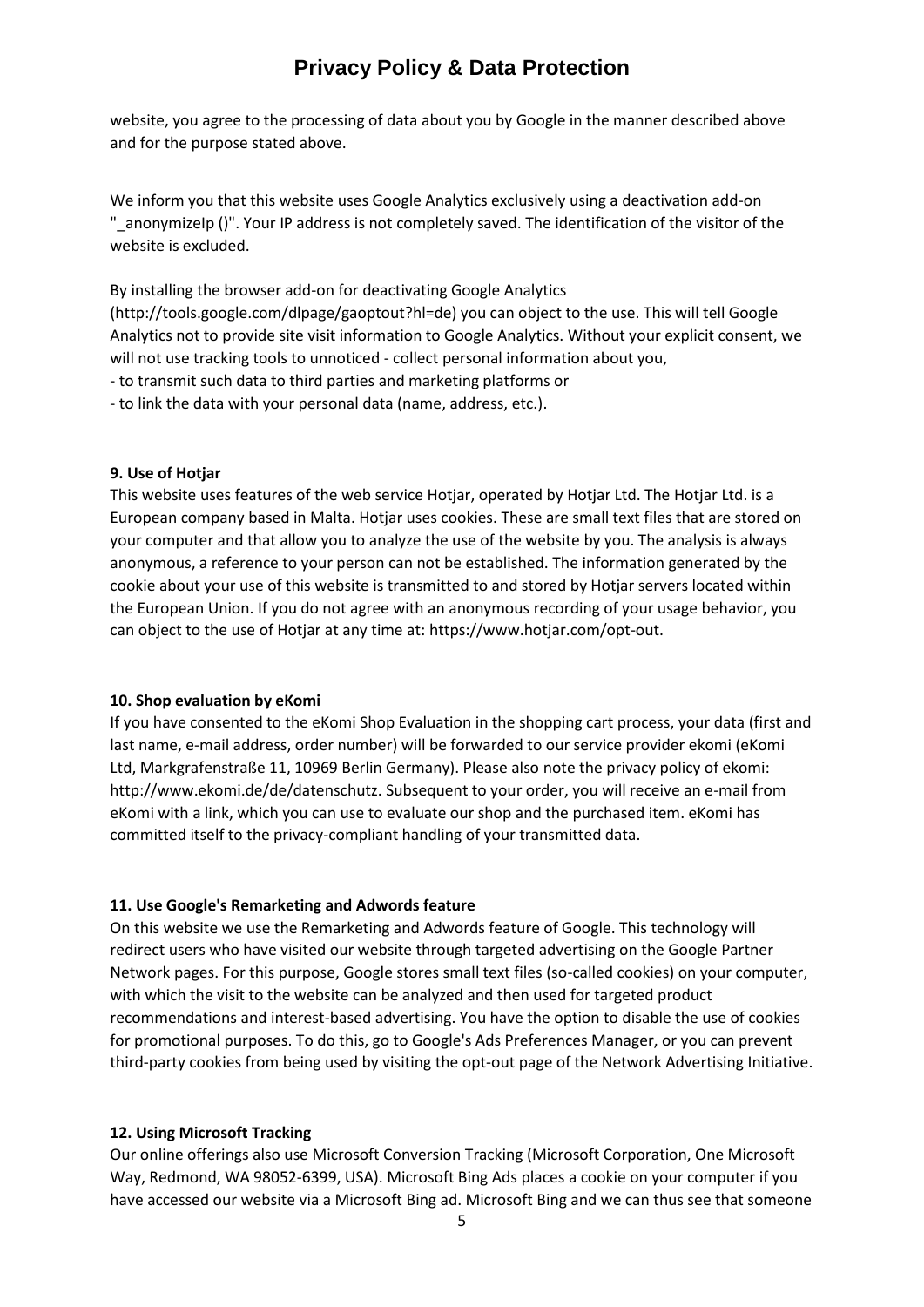clicked on an ad, was redirected to our website, and reached a predefined landing page (conversion page). We only hear the total number of users who clicked on a Bing ad and were then redirected to the conversion page. No personal information about the identity of the user is given. If you do not want to participate in the tracking process, you can also refuse the required setting of a cookie - for example, via a browser setting that generally disables the automatic setting of cookies. For more information about privacy and cookies used with Microsoft Bing, visit the Microsoft Web site: https://privacy.microsoft.com/en-us/privacystatement.

## **13. Use of CRITEO**

On our websites anonymised information about the surfing behavior of the website visitors is collected and stored by a technology of the Criteo GmbH for marketing purposes. This data is stored in cookies on the visitor's computer. Based on an algorithm, Criteo GmbH analyzes the anonymously recorded surfing behavior and can then display targeted product recommendations as personalized advertising banners on other websites (so-called publishers). In no case can this data be used to personally identify you as a visitor to our websites. The collected data will only be used to improve the offer. Any other use or disclosure of this information to third parties does not occur.

## **14. Use of social plugins**

We have included social plugins on our site, but these are disabled by default for privacy reasons. Therefore, when you access our site, no data is transmitted to social media services such as Facebook, Twitter or Google +, so profiling by third parties is excluded. Deactivated social plugins can be recognized by the fact that they are grayed out.

However, you have the option of activating the social plugins with one click and thus granting your consent to communication with the respective social network. If you activate the social plugin, certain data will be transmitted to the respective social network, such as your IP address, information about the browser used and the operating system, the website you are visiting, and the date and time. As part of this communication, data from a server of the social media provider are also downloaded to our website.

The respective provider of the social plugin receives information about which particular websites you visit, regardless of whether they are logged in to the provider of the social media plugin (e.g. Facebook) or not, or whether they have clicked on the plugin or Not. The provider can also process this data outside the European Union and is also able to create individualized usage profiles. We have no influence on the type, scope and purpose of the data processing by the provider of the social media service.

An activated social plugin will be displayed in color, and data will be transferred to the social media service as described above. With a second click you can then use the social plugin.

**Facebook**: At http://developers.facebook.com/docs/plugins you can get more information from Facebook to the plugin and the corresponding social media service. The so-called Facebook data usage guidelines are listed at: [http://www.facebook.com/about/privacy.](http://www.facebook.com/about/privacy)

**Google+**: Please visit http://support.google.com/plus/bin/answer.py?hl=en&answer=1319578&rd=1 for more information from Google about the plugin and its social media service. Google's Privacy Policy is listed at: nhttp: //www.google.com/intl/en/policies/privacy.